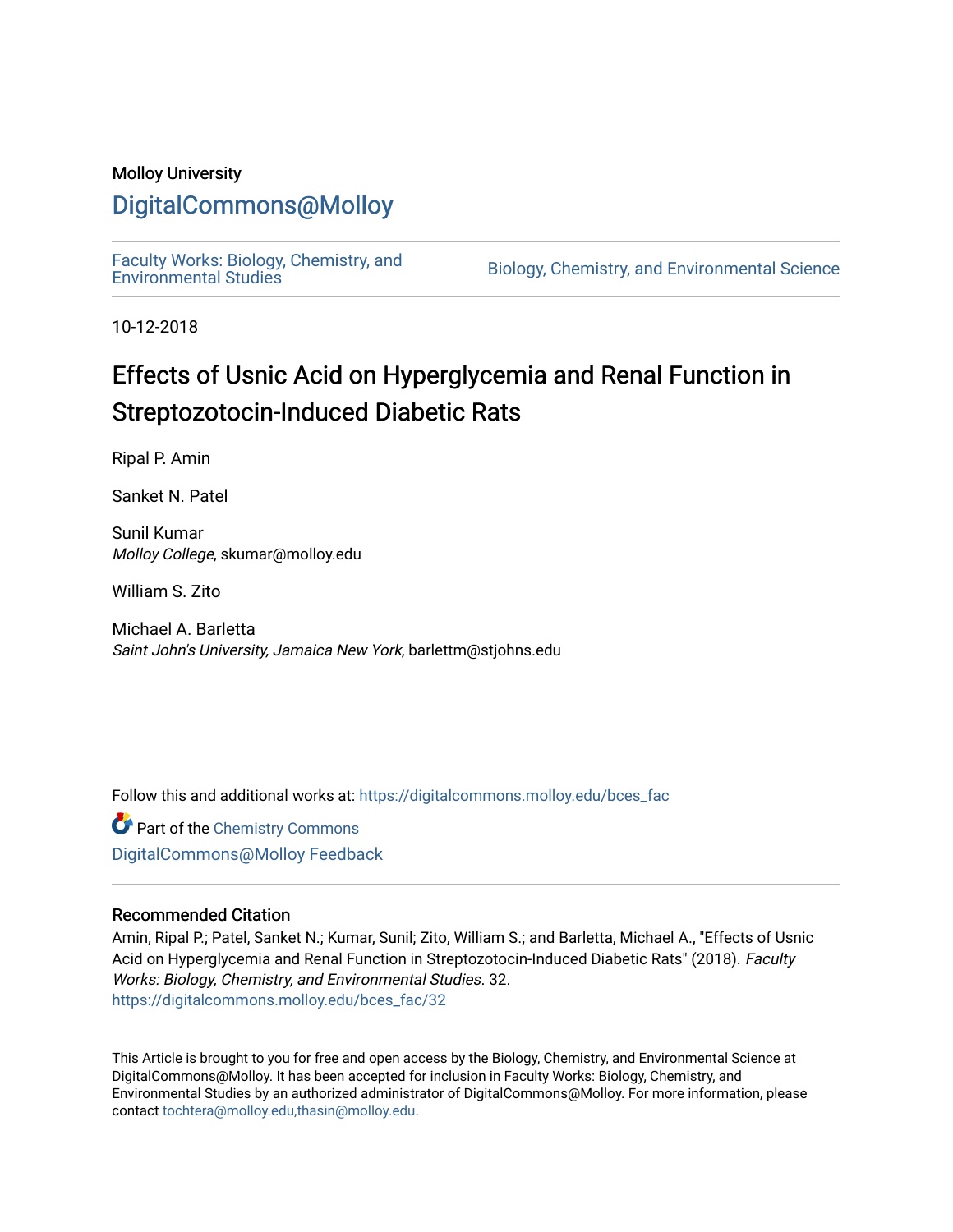

# **Research Article**

# **Effects of Usnic Acid on Hyperglycemia and Renal Function in Streptozotocin-Induced Diabetic Rats**

#### **Ripal P Amin, Sanket Niranjanbhai Patel, Sunil Kumar, William S. Zito, Michael A. Barletta\***

Department of Pharmaceutical Sciences, St. John's University, USA

**\* Corresponding author:** Michael A Barletta, Department of Pharmaceutical Sciences, St. John's University, USA. Tel: +1-7189906284; Fax: +1-7189905763; Email: barlettm@stjohns.edu

**Citation:** Amin RP, Patel SN, Kumar S, Zito WS, Barletta MA (2018) Effects of Usnic Acid on Hyperglycemia and Renal Function in Streptozotocin-Induced Diabetic Rats. Arch Nat Med Chem ANMC-119. DOI: 10.29011/ANMC-119. 000019

**Received Date:** 9 September, 2018; **Accepted Date:** 3 October, 2018; **Published Date:** 12 October, 2018

### **Abstract**

**Background:** Diabetic hyperglycemia and glomerular hyper filtration play a causative role in the progression of chronic kidney disease. Renal glucose handling via Sodium-Glucose Cotransporter (SGLT)-2 is a targetable approach and SGLT-2 inhibitors have proven therapeutic benefits in diabetic kidney disease. Usnic Acid (UA) is an active constituent of lichen species and symbiotic organism of algae and fungi, which is variously studied in folk medicine. The objective of this study was to demonstrate the beneficial effects of UA on glucose homeostasis and renal function in streptozotocin-induced diabetic Sprague-Dawley rats and to determine whether UA has an effect on regulation of SGLT that may further aid in glucoregulation and renal function.

**Methods:** Type 1 diabetes was induced in Sprague-Dawley rats with Streptozotocin (STZ, 60mg/kg) by intraperitoneal route on day 0. Diabetic rats were treated with UA (75 mg/kg) from day 15 to 35 via oral gavage. On day 35, urine was collected and Oral Glucose Tolerance Test (OGTT) was performed. After OGTT, blood was collected through cardiac puncture and kidneys were preserved for biochemical analysis. The results are expressed as mean ± standard error of the mean for n=8 rats per study group. The data were subjected to 1-way or 2-way ANOVA with Bonferroni's multiple comparison post hoc test using Graph Pad Prism 5 and were considered significant at p≤0.05.

**Results:** Diabetic rats chronically treated with UA had improved hyperphagia, hyperglycemia and glucose intolerance, glomerular hyper filtration, and urinary protein excretion (p<0.05). However, UA did not prevent loss of circulating insulin in diabetic rats. UA's blood glucose lowering effect was associated with enhanced diuretic-glucosuric response and decreased protein expression of renal SGLT-1 (p<0.05). While protein expression of SGLT-2 was partially increased in the diabetic kidney and it was not decreased by UA. Metabolic corrections with UA treatment occurred in parallel with reductions in uremia and improvement of renal function indices. Additionally, in diabetic rat kidney, UA treatment corrected oxidative changes.

**Conclusions:** Based on preliminary findings we conclude that chronic treatment of UA may act in an insulin-independent manner in lowering of diabetic hyperglycemia and improvement of renal function.

**Keywords:** Glucosuria; Hyperglycemia; Renal Function; Sodium-Glucose Cotransporter; Usnic Acid

# **Introduction**

Diabetic hyperglycemia and its renal and cardiovascular complications contribute significantly to mortality and healthcare cost [1-4]. Hyperglycemia has been shown to promote glomerular hyper filtration [5], a phenomenon in diabetes/obesity that serves as an early predictor of chronic kidney diseases [6-8]. The concept of glomerular hyper filtration as a targetable mechanism to control kidney diseases is very old [9]. Nonetheless, hyper filtration is an

incompletely and poorly understood process defined as an elevated baseline glomerular filtration rate. It may contribute to uremic toxicity, oxidative stress, inflammation and hypertension that over time results in kidney diseases. Control of hyperglycemia has been shown to significantly lower the incidence of kidney diseases. Therefore, any approach to lower hyperglycemia or hyper filtration will be beneficial.

The importance of renal glucose handling has been documented for many years. Complete reabsorption of filtered glucose by renal proximal tubule cells via luminal SGLT-2 and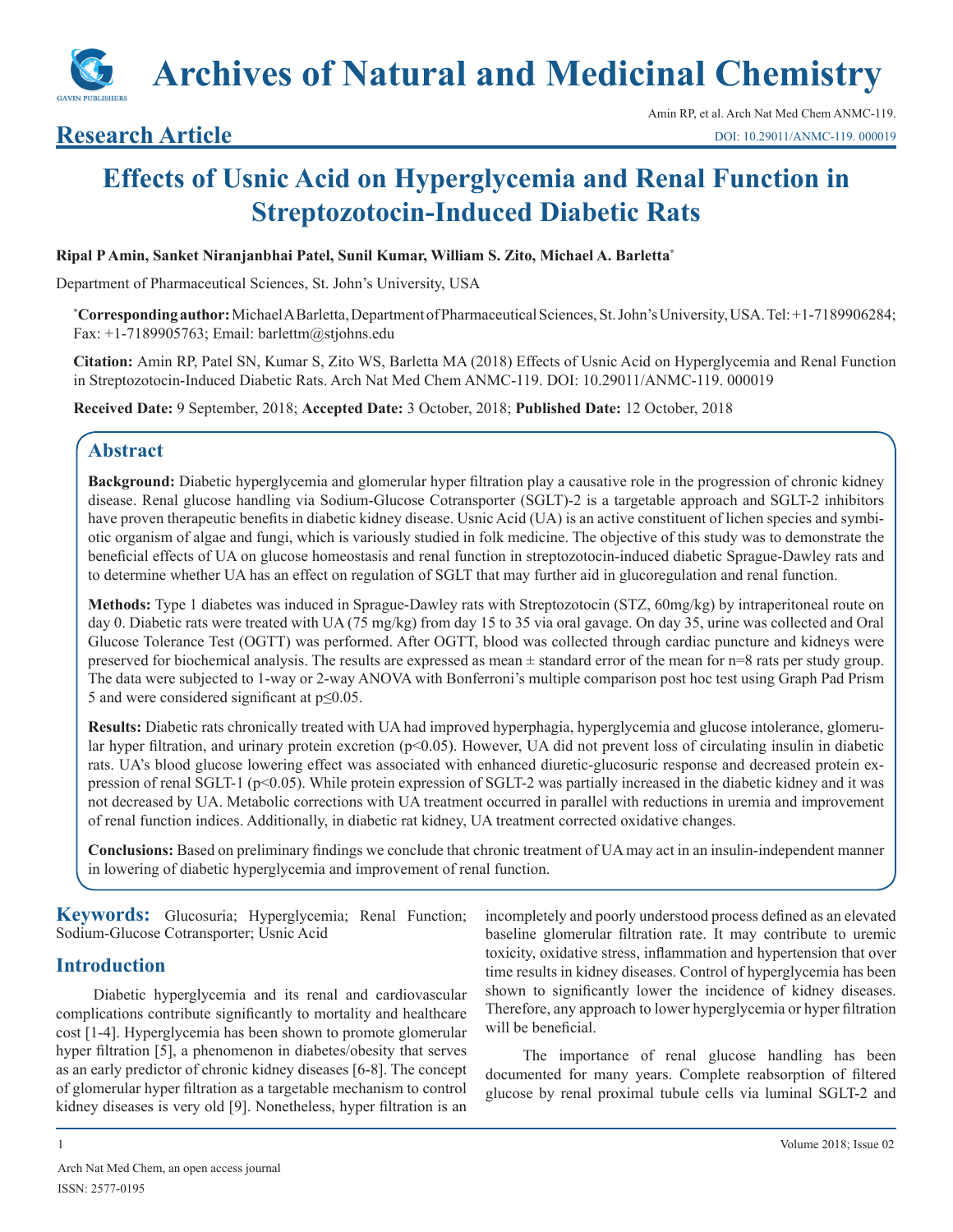SGLT-1 is of greater significance and recently became targetable tool in diabetes. SGLT-2 (low affinity and high capacity, 90-97%) and SGLT-1 (high affinity and low capacity, 3-10%) transporters are located in renal proximal tubule. Active reabsorption of glucose via SGLT isoforms is driven by an electrochemical gradient created by basolateral Na+ -K+ -ATPase where Glucose Transporter (GLUT)-2 facilitates passive transport of glucose back to venous circulation in favor of a glucose gradient. When renal glucose reabsorption is saturated, extra glucose spills in urine, i.e. glucosuria ensues. The intensity of glucosuria depends on glomerular filtration, blood glucose and renal transport capacity.

Lichens are symbiotic organisms formed by fungi and algae. Usnic Acid (UA) is one of the most extensively studied, widely distributed and variously utilized dibenzofuran metabolites of lichens. Multiple evidences have shown that lichen species containing one or both, the (+) and (-) enantiomers, of UA exhibit anti-cancer [10,11] and growth inhibitory actions against several microorganisms [12,13] and plant pathogens [14]. While, Okuyama, et al. [15] showed analgesic and anti-inflammatory properties of lichen components-UA and diffractaic acid in mice, Vijayakumar and colleagues [16] showed acute and chronic antiinflammatory activity of (+) UA in Wistar rats. Administration of UA also has shown anti-ulcerogenic and anti-oxidative effects in rats [17]. UA containing lichen species have also been used in the treatment of tuberculosis [18] and even in folk medicine [19-21]. These effects have not been attributed to UA, yet. On the other hand, high dose of UA has been reported to cause oxidative hepatic injury [22,23] and uncommon adverse reactions [24-26]. As UA have shown anti-inflammatory, and anti-oxidative properties, we were interested to evaluate its beneficial effects in diabetes. In preliminary results, UA showed inhibition of SGLT in porcine derived proximal tubule cell line LLC-PK<sub>1</sub> (IC<sub>50</sub> = 29  $\mu$ M). To allow further therapeutic applications of UA, the present study was focused primarily to demonstrate the beneficial effects of UA on glucose homeostasis and renal function in streptozotocininduced diabetic Sprague-Dawley rats and to determine whether UA has an effect on regulation of SGLT that may further aid in glucoregulation and renal function.

# **Material and Methods**

#### **Animal Treatment**

Male Sprague-Dawley rats were obtained from Taconic Farms, Germantown, NY and were kept in a room maintained at a temperature of  $23\pm1$ °C and in a 12hr light/dark cycle. All experimental groups were maintained on laboratory rodent diet (LabDiet® 5001, PMI Nutrition International, Brentwood, MO) and drinking water ad libitum. Animals were randomly divided into four groups (n=8 per group): normal rats treated with 10 mM citrate buffer (control, i.p.), pH 4.5; untreated diabetic rats (STZ); diabetic rats treated with UA (STZ+UA; 75 mg/kg/day, oral gavage, days 15-35, once daily). The dose of UA was selected based on earlier reports [15-17,23,27,28]. Experimental type 1 diabetes was induced by a single administration of STZ (60 mg/kg, i.p.) dissolved in citrate buffer (10 mM, pH 4.5) on day 0. STZ solution was freshly prepared each time. After 72 hrs of STZ administration, the non-fasting blood glucose concentration was determined in all animals on day 0,4,7,10,14,21,28 and 35, via the tail pricking method  $(\sim 1$  mm) using a commercially available glucometer (TRUE track, Nipro Diagnostics, Fort Lauderdale, FL) that utilizes the glucose oxidase method. On day 21,28 and 35, blood glucose was monitored at 0,4,8 and 24 hours post UA administration to determine its effectiveness in lowering of blood glucose. Animals having blood glucose over 300 mg/dL were considered diabetic and used for further studies. STZ and UA were purchased from Sigma Aldrich, San Diego, CA. All animal procedures were performed in accordance with guidelines established by the United States Department of Agriculture and were approved by the Institutional Animal Care and Use Committee of St. John's University, NY. Changes in body weight was monitored every week throughout the study. At the end of study (35 days) urine was collected while the animals were kept in metabolic cages to evaluate the effect of UA on excretion of glucose and renal function. On Day 35, Oral Glucose Tolerance Test (OGTT) was performed on all animals to evaluate the effect of UA on glucose intolerance. All overnight fasted animals were received oral challenge with glucose solution (2g/kg). Blood glucose for OGTT was measured via tail pricking method  $(\sim 1$  mm) using a commercially available glucometer before (0 min) and after (15,30,45,60,90,120,240 and 480 min) glucose challenge. After OGTT, the blood sample was collected into EDTA-coated tubes through cardiac puncture under isoflurane anesthesia and animals were euthanized. Blood was processed for plasma preparation (700g,30 min). The kidneys were excised by the freeze clamp technique and stored at -80°C. The kidney homogenate (10%w/v) was prepared in Phosphate Buffered Saline (PBS), pH 7.4, containing protease and phosphatase inhibitors.

#### **Biochemical Analysis**

Plasma insulin content was measured by solid-phase, twoside, direct sandwich ELISA (Calbiotech Inc., Spring Valley, CA). The urinary glucose excretion was measured using colorimetric assay kit (Procedure No. 510, Sigma Chemical Co., St. Louis, MO) representing a minor modification of the method [29]. Renal expression of sodium-glucose cotransporter (SGLT)-1 and SGLT-2 was quantified via direct sandwich ELISA (Mybiosource Inc., San Diego, CA). Urea Nitrogen (UN) and Creatinine (Cr) in plasma and urine were measured using colorimetric kit (Stanbio Laboratory, Boerne, TX) to estimate indices of renal function such as Glomerular Filtration Rate (eGFR), fractional excretion of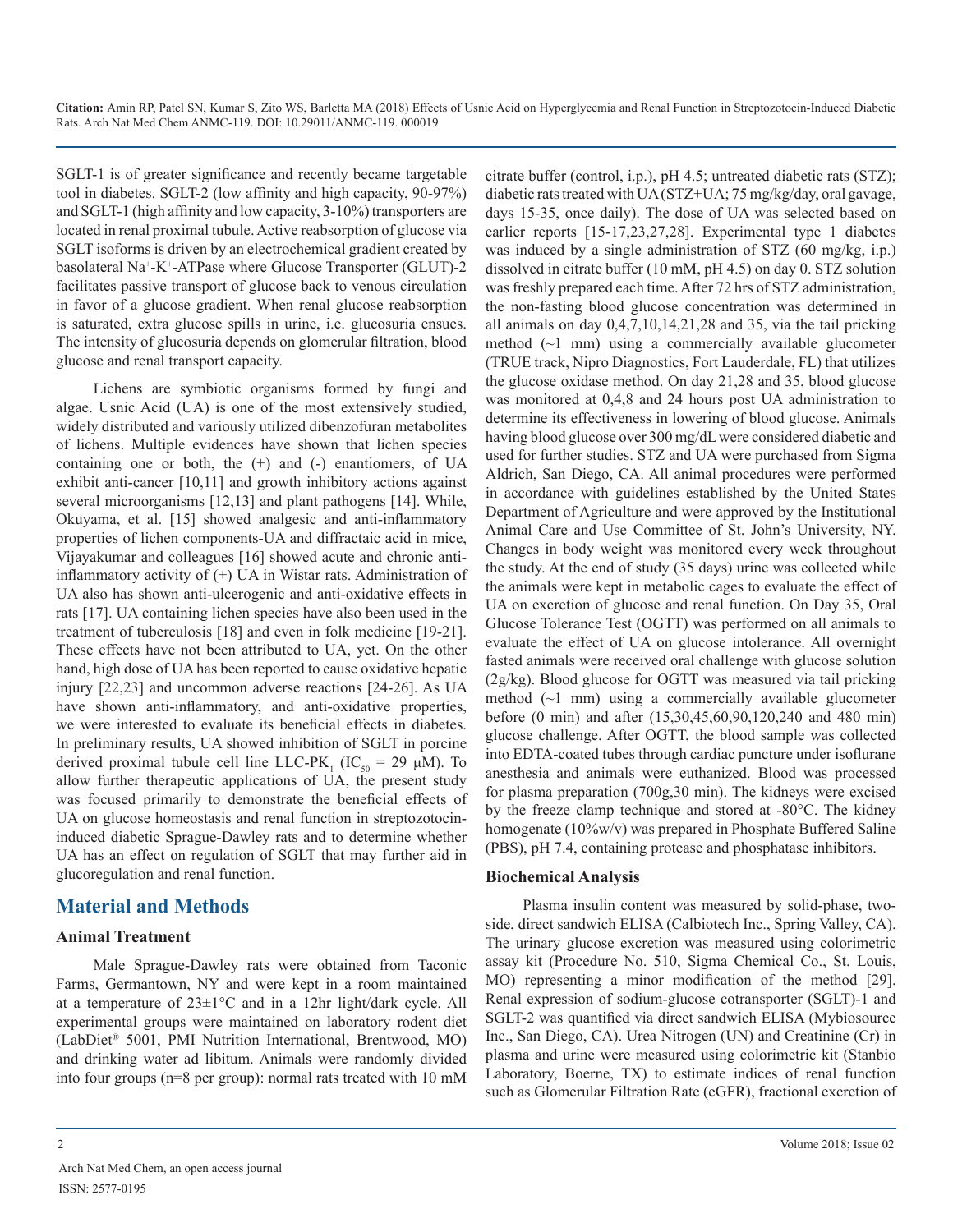urea nitrogen (FE<sub>UN</sub> (%) = 100X (urine urea/plasma urea)/ (urine creatinine/plasma creatinine)), blood urea nitrogen to creatinine ratio (BUN-to-Cr) and urine-to-plasma creatinine ratio (UP<sub>a</sub>). GFR was estimated as described earlier by Pestel [30]. Plasma and kidney homogenate samples were deproteinized using phosphoric acid and used for measurement of reduced (GSH) and oxidized glutathione (GSSG). The concentrations of GSH and GSSG in kidney and plasma was measured by a fluorometric method that uses o-phthalaldehyde as a fluorescent reagent [31]. Reduced and oxidized glutathione values were reported in micromole/mg tissue. Activities of catalase (CAT), Glutathione Peroxidase (GPx) and Super Oxide Dismutase (SOD) were determined by the methods of Aebi [32], Günzler and Flohé [33] and Misra [34], respectively, and reported as U/mg protein/min.

#### **Statistical Analysis**

The experimental results are expressed as mean  $\pm$  S.E.M. (standard error of the mean) for n=8 per group. The data were subjected to 1-way or 2-way ANOVA with Bonferroni's multiple comparison post hoc test using Graph Pad Prism 5 and were considered significant at p≤0.05.

#### **Results**

# **Effect of UA on Body Weight, Food Intake, Plasma Insulin and Blood Glucose**

Control rats showed normal body growth (mean: 290±5 g at day 0 to  $368\pm11$  g at day 35), while body weight of untreated or UA-treated diabetic rats remained statistically unchanged during study (Figure 1A). Similarly, type 1 diabetic rats showed significant hyperphagic response (STZ: 31.4±2.2-34.2±1.8 vs. control:  $25.3\pm1.8-24.4\pm2.1$  g/rat/day, days 4-35), which was reduced by UA  $(24.8\pm1.6-27.7\pm1.9 \text{ g/rat/day};$  days 4-35) (Figure 1B). Diabetic rats also showed typical STZ-induced hypoinsulinemia as compared to control rats (STZ:  $7.5\pm0.1$  vs. control:  $15.4\pm3.4$  mU/L). Treatment with UA did not prevent loss of insulin (Figure 1C). In diabetic rats, STZ-induced hypoinsulinemia was associated with persistent hyperglycemia throughout study period (STZ: 360±16-536±18 vs. control:  $91\pm2$ -  $121\pm6$  mg/dL) (Figure 1D). On day 21, i.e. after one week of treatment, UA was able to control rise in blood glucose significantly  $(301\pm11, 302\pm10)$  and  $392\pm50$  mg/dL at 4, 8 and 24 hour) which remained similar on day 28 (316 $\pm$ 16, 333 $\pm$ 13 and 372±37 mg/dL at 4, 8 and 24 hour) and day 35 (300±15, 326±8 and 369±16 mg/dL at 4, 8 and 24 hour).



**Figure 1:** Effect on **(A)** body weight, **(B)** food consumption, **(C)** plasma insulin and **(D)** blood glucose before (days 0-14) and after (day 21, 28 and 35) treatment with Usnic Acid (UA) in Streptozotocin (STZ)-induced diabetic rats. Results are expressed as mean ± S.E.M. for n=8 per group. The results were subjected to 1-way (C) or 2-way (A, B, D) ANOVA with Bonferroni's multiple comparison post hoc test using Graph Pad Prism 5 and were considered significant at p≤0.05; \* vs. control, # vs. STZ.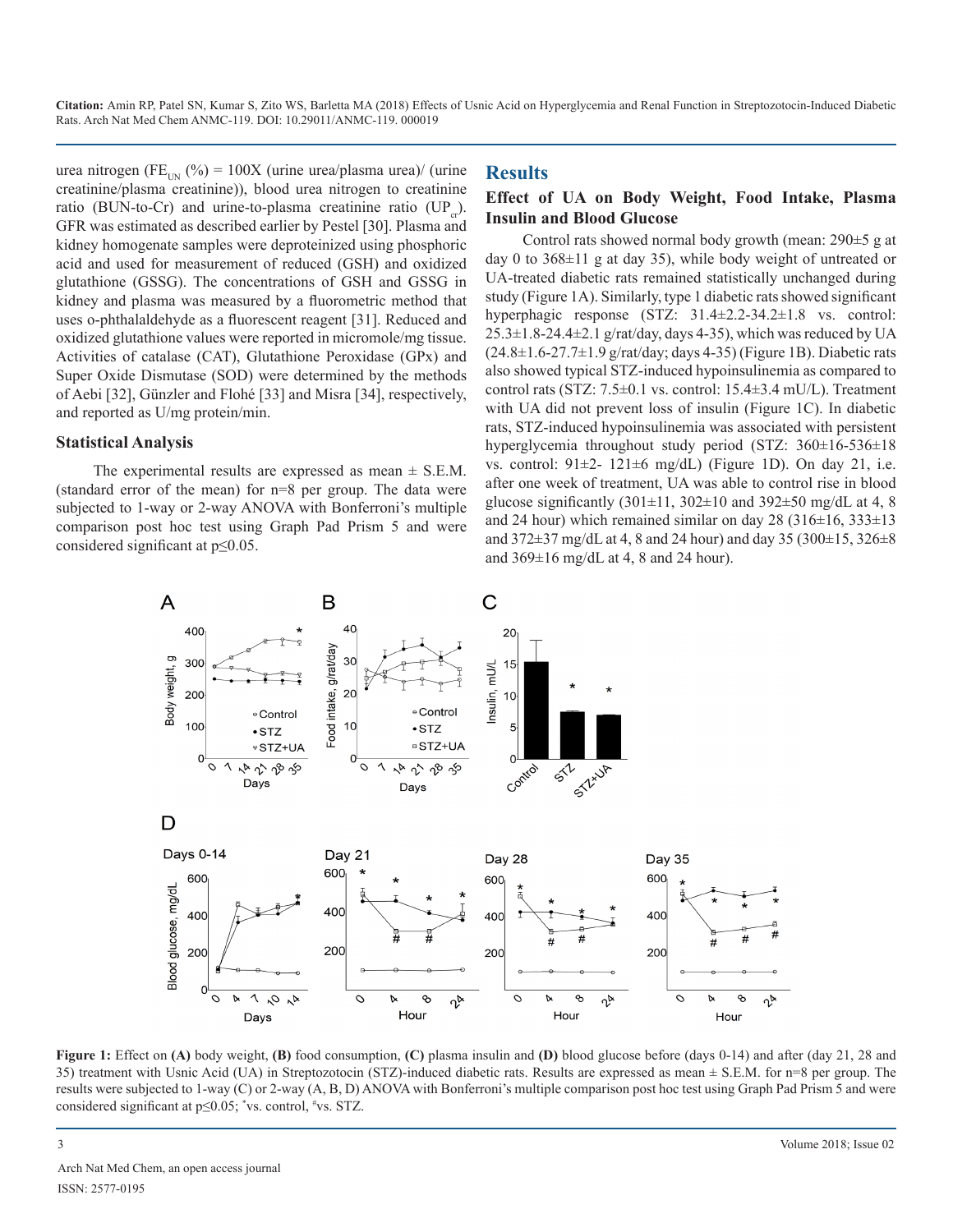#### **Effect of UA on Oral Glucose Tolerance Test**

Diabetic rats showed significant glucose intolerance, i.e. higher blood glucose (554±15-442±18 mg/dL) persisted longer for 480 minute (Figure 2). Whereas normal control rats showed only modest increases in blood glucose (90±3 -174±13 mg/dL) which was normalized completely at 90 minute. Glucose intolerance in diabetic rats was significantly r-educed with UA treatment (325±23-472±24 mg/dL).



**Figure 2:** Effect of usnic acid on Oral Glucose Tolerance Test (OGTT) in Streptozotocin (STZ)-induced diabetic rats. On Day 35, overnight fasted animals were administered with UA or vehicle control 15 min before oral challenge with glucose solution (2 g/kg). Glucose levels were determined at 0,15,30,45,60,90,120,240 and 480 minute after oral glucose challenge. Results are expressed as mean  $\pm$  S.E.M. for n=8 per group. The results were subjected to 2-way ANOVA with Bonferroni's multiple comparison post hoc test using Graph Pad Prism 5 and were considered significant at p≤0.05; \*vs. control, <sup>+</sup>vs. STZ.

#### **Effect of UA on Diuresis and Indices of Renal Function**

In comparison to normal control rats, diabetic rats as expected showed significant diuresis (STZ: 68±5 vs. control:  $15\pm1$  mL/day) which was further increased by UA (81 $\pm4$  mL/day) (Figure 3A). Correspondingly, diabetic rats also showed significant urinary protein excretion (STZ:  $3.7\pm0.4$  vs. control:  $1.0\pm0.1$  mg/h) which was reduced with UA treatment (2.8±0.3 mg/h) (Figure 3B). Untreated diabetic rats exhibited glomerular hyper filtration as determined by eGFR (STZ: 59.3 $\pm$ 6.2 vs. control: 9.7 $\pm$ 0.4 µL/ min) which was reduced significantly with UA  $(41.8\pm2.8 \text{ }\mu\text{L})$ min) (Figure 3C). In the same way, index of renal excretory and reabsorptive capacity FE<sub>UN</sub> (STZ: 240±37 vs. control: 105±6 %) (Figure 3D) and an index of acute kidney injury BUN-to-Cr ratio (STZ: 95±10 vs. control: 66±4) (Figure 3E) were markedly increased in diabetic rats which were normalized with UA treatment (FE<sub>UN</sub>: 85±6; BUN-to-Cr: 61±6). However, UP<sub>cr</sub>, an index of distal tubular water handling remained statistically unchanged in study groups (Figure 3F).



**Figure 3:** Effects of chronic treatment of usnic acid on **(A)** urine volume, **(B)** urinary protein excretion, **(C)** estimated glomerular filtration rate (eGFR), **(D)** fractional excretion of urea nitrogen (FEUN, %), **(E)** Blood Urea Nitrogen-to-Creatinine ratio (BUN-to-Cr) and **(F)** Urine-to-Plasma Creatinine ratio (UP<sub>cr</sub>) in Streptozotocin (STZ)-induced diabetic rats. Results are expressed as mean  $\pm$  S.E.M. for n=8 per group. The results were subjected to 1-way ANOVA with Bonferroni's multiple comparison post hoc test using Graph Pad Prism 5 and were considered significant at p≤0.05; \*vs. control, <sup>#</sup>vs. STZ.

#### **Effect of UA on Glucosuria and Renal Expression of SGLT-1 and SGLT-2**

As expected, normal control rats showed negligible glucosuria, i.e. urinary excretion of glucose (1.9±0.2 mg/h) which was found significantly elevated in diabetic rats (20.3±2.5 mg/h) (Figure 4A). UA treatment increased glucosuric response further  $(32.0\pm0.8 \text{ mg/h})$  in diabetic rats. However, renal protein expression of SGLT-2, a predominant isoform responsible for glucosuric response remained statistically unchanged in study animals (Figure 4B). On contrary, protein expression of SGLT-1 was found increased in diabetes (STZ: 3.49±0.35 vs. control: 2.85±0.26 ng/ mg protein) which was reduced with UA treatment (2.48±0.20 ng/ mg protein) (Figure 4C).

Arch Nat Med Chem, an open access journal ISSN: 2577-0195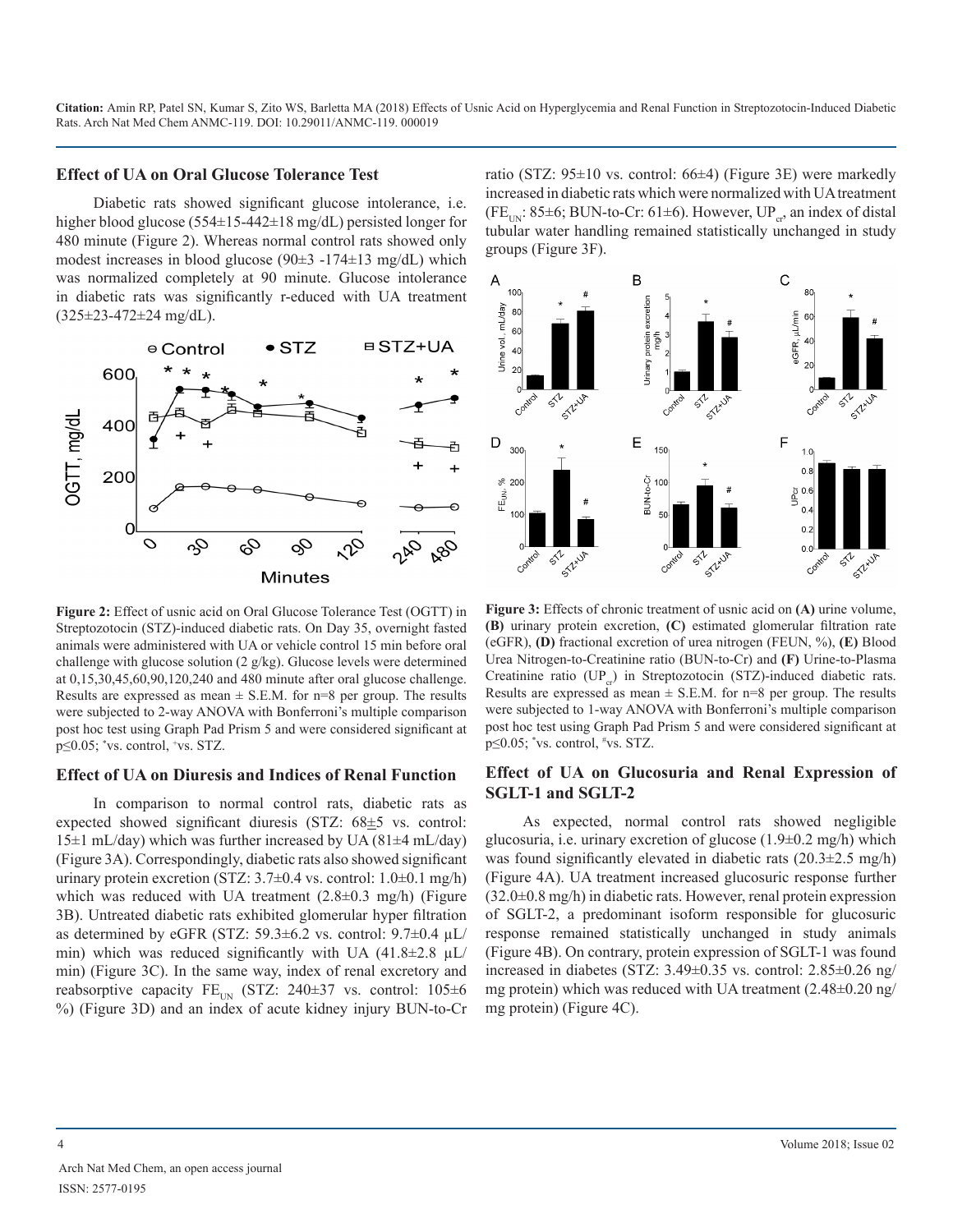

**Figure 4:** Effects of chronic treatment of usnic acid on **(A)** urinary excretion of glucose and renal expression of **(B)** SGLT-2 and **(C)** SGLT-1 protein in Streptozotocin (STZ)-induced diabetic rats. Results are expressed as mean± S.E.M. for n=8 per group. The results were subjected to 1-way ANOVA with Bonferroni's multiple comparison post hoc test using Graph Pad Prism 5 and were considered significant at p≤0.05; \*vs. control, #vs. STZ.

#### **Effect of UA on Indices of Oxidative Stress in Kidney**

In general, oxidative stress in untreated diabetic rat kidney was found modestly affected in comparison to normal control rat kidney. In diabetic kidney, activity of SOD was found increased (STZ: 6.25±0.89 vs. control: 5.13±0.47 U/mg protein/min) which was reduced with UA treatment (4.65±1.23 U/mg protein/min) (Figure 5A). But activity of CAT was found decreased in diabetic kidney (STZ:  $0.36\pm0.08$  vs. control:  $0.53\pm0.03$  U/mg protein/min) and UA treatment prevented decreases in CAT activity  $(0.53\pm0.14$  U/mg protein/min) (Figure 5B). Activity of GPx was found increased in diabetic kidney (STZ: 11.3±1.7 vs. control: 7.4±0.4 U/mg protein/ min) which was normalized with UA treatment  $(6.6\pm1.1 \text{ U/mg protein/min})$  (Figure 5C). Of physiological merit, the GSH: GSSG ratio in diabetic kidney was decreased as compared to control (STZ: 0.29±0.02 vs. control: 0.33±0.03) which was again prevented with UA (0.37±0.04) (Figure 5D).



**Figure 5:** Effects of chronic treatment of usnic acid on activities of **(A)** Superoxide Dismutase (SOD), **(B)** Catalase (CAT), **(C)** Glutathione Peroxidase (GPx) and **(D)** Reduced Glutathione (GSH)-to-Oxidized Glutathione (GSSG) in kidney of Streptozotocin (STZ)-induced diabetic rats. Results are expressed as mean ± S.E.M. for n=8 per group. The results were subjected to 1-way ANOVA with Bonferroni's multiple comparison post hoc test using Graph Pad Prism 5 and were considered significant at  $p \le 0.05$ ; \*vs. control, #vs. STZ.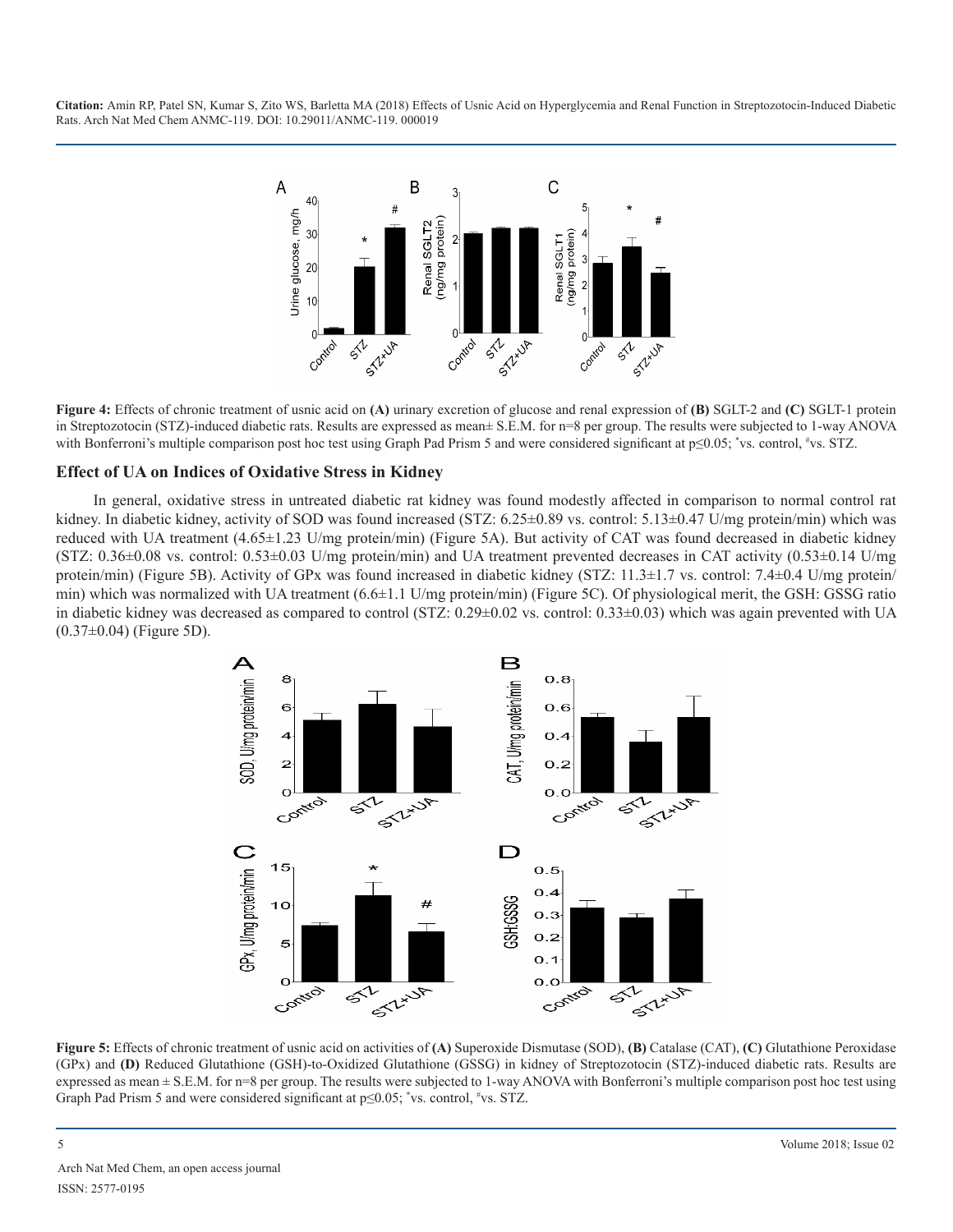# **Discussion**

Rats treated with STZ showed typical responses of diabetes such as hyperphagia, hypoinsulinemia, reduced weight gain, persistent hyperglycemia, severe glucose intolerance and renal dysfunction. To the best of our knowledge, this preliminary chronic study is the first to demonstrate the beneficial effects of UA in STZ-induced rats with hyperglycemia and renal dysfunction. In this study the glucose lowering effect of UA was not associated with normalization of circulating insulin. This suggests it may have a potential role as an insulin-independent co-treatment with insulin secretagogues or insulin to lower diabetic hyperglycemia at any stage of diabetes. Such an insulin-independent approach possesses minimal risk of hypoglycemia with UA treatment. These results suggest that UA may have improved glucose metabolism since UAtreated diabetic rats also exhibited reduced glucose intolerance. It is likely that changes in appetite or energy expenditure with UA treatment may have occurred over time which contributed to changes in blood glucose. Although, further studies are needed to clarify such mechanisms.

Diabetic rats as expected showed a glucuretic response. Concurrent UA treatment further enhanced this response and may have added benefits in reducing extracellular volume and circulating glucose load. Results suggest, this benefit may not be due to a decreased number of SGLT-2 since renal expression of this isoform remained unchanged in study animals. Thus, it is likely that UA may either have reduced the activity of SGLT-2 or modulated the expression and/or activity of GLUT-2. These require further detailed investigation. Moreover, SGLT-2 inhibition has been shown to unmask SGLT-1 significantly (~40%) [35]. In agreement with this notion, untreated diabetic rats showed an increase in renal SGLT-1 expression that was reduced significantly by UA. So, it is likely that UA's glucuretic effects were also due to a reduced number of renal SGLT-1 isoforms. Vidotti, et al. [36] also have reported increased renal cortical expression of SGLT-1 protein after long term type 1 diabetes which was normalized with insulin therapy. In untreated diabetic kidneys, oxidative stress seemed to favor formation of hydrogen peroxide as activity of SOD was increased while CAT activity was decreased in our study. A compensatory detoxification of hydrogen peroxide may have led to a decrease in GSH: GSSG and increase in GPx activity. Yet, UA normalized such modest enzymic changes which is in agreement with past reports [17,20]. Oxidative stress in diabetes has been associated with increase in renal threshold of glucosuria and facilitated renal reabsorption of glucose via both SGLT isoforms. Based on preliminary results, it may be considered that chronic treatment of UA may have beneficial glucosuric effects that are partially dependent on its ability to mitigate oxidative changes.

While studying renal regulation of blood glucose it is important to determine renal function changes. Although glomerular hyperfiltration is an early reliable predictor of renal dysfunction, significant challenges exist for the field of hyperfiltration. A pathological decline in Glomerular Filtration Rate (GFR) might be indistinguishable from a 'beneficial' resolution of hyperfiltration over a short follow up. Moreover, renal function varies considerably when diuresis occurs, e.g. during diabetes. Therefore, analysis of multiple sensitive and specific indices would satisfactorily predict progression of renal function. Appearance of protein in urine as a function of glomerular filtration is a very sensitive marker of renal function [37]. Diabetic rats treated with UA showed a reduced rate of protein excretion which suggests UA may have protected the glomerular leakage of protein. Tubular epithelium is a barrier that regulates the composition of the glomerular filtrate. Urea Nitrogen (UN) and Creatinine (Cr) are filtered through the glomerulus. UN is reabsorbed, while Cr is neither secreted nor reabsorbed in renal tubules. Thus, Cr clearance does not indicate tubular function. Also, glomerular filtration of Cr is one of the factors that determines Cr concentration in serum [38]. Conversely,  $FE_{UN}$ , a function of urea and Cr clearance with glomerular filtration, is a sensitive and reliable predictor of renal excretory and reabsorptive capacity [39,40]. In diabetic rats, hyperfiltration with an increase in  $FE_{UN}$  indicates reabsorption uremia. BUN-to-Cr is also used in conjunction with  $FE<sub>UN</sub>$  for gross determination of uremic abnormalities. Preliminary results suggest that chronic treatment with UA normalized reabsorption of urea and may have protected kidney against uremic toxicity in diabetic rats. Likewise, urine-toplasma creatinine  $(\mathrm{UP}_{cr})$  ratio is a measure of urinary concentrating ability of distal tubules. Usually, increases in  $FE<sub>UN</sub>$  is associated with a decline in  $UP_{cr}$  under severe renal damage. In the present study,  $UP_{cr}$  is partially depressed in untreated and UA-treated diabetic rats therefore we speculate that diabetes did not affect distal tubules. Additionally, histological analysis would support our finding and we do agree that absence of histological result is a severe limitation of our study.

# **Conclusions**

Preliminary results of our chronic study show that UA may act in an insulin-independent manner to lower diabetic hyperglycemia [41] as well as may protect kidney against uremic abnormalities [42]. Based on results, it may appear that UA-mediated lowering of glucose is not sufficient to meet daily anti-hyperglycemic target, but this does not rule out the possible beneficial actions of UA in diabetic kidney diseases. Adjunct therapy of UA with insulin secretagogues or insulin may provide greater benefits, however further studies are needed to confirm the glucoregulatory and renoprotective mechanism(s) of UA in diabetes [43].

# **Consent for Publication:** None.

# **Competing Interests**: None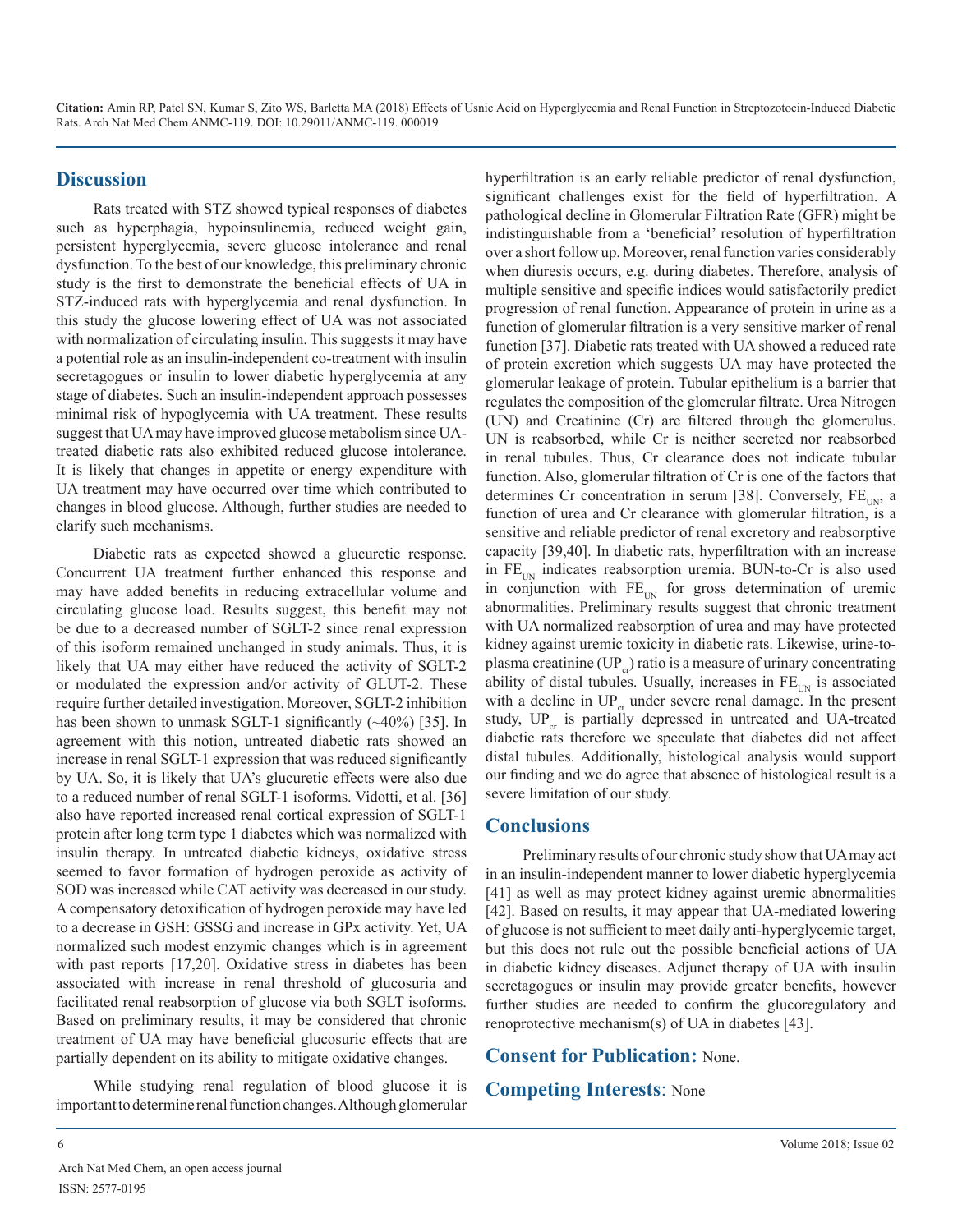# **Funding:** None

# **References**

- 1. [Afkarian M, Sachs MC, Kestenbaum B, Hirsch IB, Tuttle KR, et al.](https://www.ncbi.nlm.nih.gov/pubmed/23362314)  [\(2013\) Kidney disease and increased mortality risk in type 2 diabetes.](https://www.ncbi.nlm.nih.gov/pubmed/23362314) [J Am Soc Nephrol 24: 302-308.](https://www.ncbi.nlm.nih.gov/pubmed/23362314)
- 2. [McBrien KA, Manns BJ, Chui B, Klarenbach SW, Rabi D, et al. \(2013\)](https://www.ncbi.nlm.nih.gov/pubmed/23238665)  [Health care costs in people with diabetes and their association with](https://www.ncbi.nlm.nih.gov/pubmed/23238665)  [glycemic control and kidney function. Diabetes Care 36: 1172-1180.](https://www.ncbi.nlm.nih.gov/pubmed/23238665)
- 3. [Pavkov ME, Bennett PH, Sievers ML, Krakoff J, Williams DE, et al.](https://www.ncbi.nlm.nih.gov/pubmed/16105060)  [\(2005\) Predominant effect of kidney disease on mortality in Pima Indi](https://www.ncbi.nlm.nih.gov/pubmed/16105060)[ans with or iwithout type 2 diabetes. Kidney Int 68: 1267-1274.](https://www.ncbi.nlm.nih.gov/pubmed/16105060)
- 4. [Groop PH, Thomas MC, Moran JL, Wadèn J, Thorn LM, et al. \(2009\)](https://www.ncbi.nlm.nih.gov/pubmed/19401416)  [The presence and severity of chronic kidney disease predicts all-cause](https://www.ncbi.nlm.nih.gov/pubmed/19401416)  [mortality in type 1 diabetes. Diabetes](https://www.ncbi.nlm.nih.gov/pubmed/19401416) 58: 1651-1658.
- 5. [Wiseman MJ, Mangili R, Alberetto M, Keen H, Viberti G \(1987\) Glom](https://www.ncbi.nlm.nih.gov/pubmed/3295358)[erular response mechanisms to glycemic changes in insulin-depen](https://www.ncbi.nlm.nih.gov/pubmed/3295358)[dent diabetics. Kidney Int 31: 1012-1018.](https://www.ncbi.nlm.nih.gov/pubmed/3295358)
- 6. [Mogensen C, Andersen MJF \(1973\) Increased kidney size and glom](http://diabetes.diabetesjournals.org/content/22/9/706)[erular filtration rate in early juvenile diabetes. Diabetes 22: 706-712](http://diabetes.diabetesjournals.org/content/22/9/706).
- 7. [Seyer-Hansen K \(1983\) Renal hypertrophy in experimental diabetes](https://www.ncbi.nlm.nih.gov/pubmed/6571419)  [mellitus. Kidney Int 23: 643-646.](https://www.ncbi.nlm.nih.gov/pubmed/6571419)
- 8. [Seyer-Hansen K \(1987\) Renal hypertrophy in experimental diabetes](https://core.ac.uk/download/pdf/81190245.pdf)  [mellitus: Relation to severity of diabetes. Diabetologia 13: 141-143.](https://core.ac.uk/download/pdf/81190245.pdf)
- 9. [Mogensen CE, Andersen MJF \(1975\) Increased kidney size and glom](https://www.ncbi.nlm.nih.gov/pubmed/1149954)[erular filtration rate in untreated juvenile diabetes: normalization by](https://www.ncbi.nlm.nih.gov/pubmed/1149954)  [insulin-treatment. Diabetologia 11: 221-224.](https://www.ncbi.nlm.nih.gov/pubmed/1149954)
- 10. [Kupchan MS, Kopperman HL \(1975\) L-Usnic acid: tumor inhibitor iso](https://www.ncbi.nlm.nih.gov/pubmed/124660)[lated from lichens. Experientia 31: 625.](https://www.ncbi.nlm.nih.gov/pubmed/124660)
- 11. [Takai M, Uehara Y, Beisler JA \(1979\) Usnic acid derivatives as poten](https://www.ncbi.nlm.nih.gov/pubmed/160461)[tial antineoplastic agents. J Med Chem 11: 1380-1384.](https://www.ncbi.nlm.nih.gov/pubmed/160461)
- 12. [Lauterwein M, Oethinger M, Belsner K, Peters T, Marre R \(1995\) In](https://www.ncbi.nlm.nih.gov/pubmed/8585741)  [vitro activities of the lichen secondary metabolites vulpinic acid, \(+\)-us](https://www.ncbi.nlm.nih.gov/pubmed/8585741)[nic acid, and \(-\)-usnic acid against aerobic and anaerobic microorga](https://www.ncbi.nlm.nih.gov/pubmed/8585741)[nisms. Antimicrob Agents Chemother 39: 2541-2543.](https://www.ncbi.nlm.nih.gov/pubmed/8585741)
- 13. Ranković B, Kosanić M, Stanojković T, Vasiljević P, Manojlović N (2012) Biological activities of Toninia candida and Usnea barbata together with their norstictic acid and usnic acid constituents. Int J Mol Sci 13: 14707-14722.
- 14. [Cardarelli M, Serino G, Campanella L, Ercole P, Nardone FD, et al.](https://www.ncbi.nlm.nih.gov/pubmed/9351470)  [\(1997\) Antimitotic effects of usnic acid on different biological systems.](https://www.ncbi.nlm.nih.gov/pubmed/9351470)  [Cell Mol Life Sci 53: 667-672.](https://www.ncbi.nlm.nih.gov/pubmed/9351470)
- 15. [Okuyama E, Umeyama K, Yamazaki M, Kinoshita Y, Yamamoto Y](https://www.ncbi.nlm.nih.gov/pubmed/7753915)  [\(1995\) Usnic acid and diffractaic acid as analgesic and antipyretic](https://www.ncbi.nlm.nih.gov/pubmed/7753915)  [components of Usnea diffracta. Planta Medica 61: 113-115.](https://www.ncbi.nlm.nih.gov/pubmed/7753915)
- 16. [Vijayakumar CS, Viswanathan S, Reddy MK, Parvathavarthini S, Kun](https://www.ncbi.nlm.nih.gov/pubmed/11449509)[du AB, Sukumar E \(2000\) Anti-inflammatory activity of \(+\)-usnic acid.](https://www.ncbi.nlm.nih.gov/pubmed/11449509) [Fitoterapia 71: 564-566.](https://www.ncbi.nlm.nih.gov/pubmed/11449509)
- 17. [Odabasoglu F, Cakir A, Suleyman H, Aslan A, Bayir Y, et al. \(2006\)](https://www.ncbi.nlm.nih.gov/pubmed/16169175)  [Gastroprotective and antioxidant effects of usnic acid on indometha-](https://www.ncbi.nlm.nih.gov/pubmed/16169175)

[cin-induced gastric ulcer in rats. J Ethnopharmacol 103: 59-65.](https://www.ncbi.nlm.nih.gov/pubmed/16169175)

- 18. [Vartia KO \(1973\) Antibiotics in lichens. In: Ahmadjian V, Hale ME](https://www.sciencedirect.com/science/article/pii/B9780120449507500222) [\(Eds.\), The Lichens. Academic Press, New York, pp 547-561.](https://www.sciencedirect.com/science/article/pii/B9780120449507500222)
- 19. [Lal B, Upreti DK \(1995\) Ethnobotanical notes on three Indian lichens.](https://www.cambridge.org/core/journals/lichenologist/article/ethnobotanical-notes-on-three-indian-lichens/12B23CC5074305E851AA59203FDDCD1D) The Lichenologist 27: 77-79.
- 20. [Behera BC, Mahadik N, Morey M \(2012\) Antioxidative and cardiovas](https://www.ncbi.nlm.nih.gov/pubmed/22775414)[cular-protective activities of metabolite usnic acid and psoromic acid](https://www.ncbi.nlm.nih.gov/pubmed/22775414)  [produced by lichen species Usnea complanata under submerged fer](https://www.ncbi.nlm.nih.gov/pubmed/22775414)[mentation. Pharm Biol 50: 968-979.](https://www.ncbi.nlm.nih.gov/pubmed/22775414)
- 21. [Shibata S, Ukita T, Tamura T, Miura Y \(1948\) Relation between chemi](https://www.ncbi.nlm.nih.gov/pubmed/18883306)[cal constitutions and antibacterial effects of usnic acid and derivatives.](https://www.ncbi.nlm.nih.gov/pubmed/18883306)  [Jap Med J 1: 152-155.](https://www.ncbi.nlm.nih.gov/pubmed/18883306)
- 22. [Han D, Matsumaru K, Rettori D, Kaplowitz N \(2004\) Usnic acid-in](https://www.sciencedirect.com/science/article/abs/pii/S0006295203007688)[duced necrosis of cultured mouse hepatocytes: inhibition of mitochon](https://www.sciencedirect.com/science/article/abs/pii/S0006295203007688)[drial function and oxidative stress. Biochem Pharmacol 67: 439-451.](https://www.sciencedirect.com/science/article/abs/pii/S0006295203007688)
- 23. [Pramyothin P, Janthasoot W, Pongnimitprasert N, Phrukudom S, Ru](https://www.ncbi.nlm.nih.gov/pubmed/15013205)[angrungsi N \(2004\) Hepatotoxic effect of \(+\) usnic acid from Usnea](https://www.ncbi.nlm.nih.gov/pubmed/15013205)  [siamensis Wainio in rats, isolated rat hepatocytes and isolated rat liver](https://www.ncbi.nlm.nih.gov/pubmed/15013205)  [mitochondria. J Ethanopharmacol 90: 381-387.](https://www.ncbi.nlm.nih.gov/pubmed/15013205)
- 24. [Ingólfsdóttir K, Chung GA, Skúlason VG, Gissurarson SR, Vilhelms](https://www.ncbi.nlm.nih.gov/pubmed/9795033)[dóttir M \(1998\) In vitro antimycobacterial activity of lichen metabolites](https://www.ncbi.nlm.nih.gov/pubmed/9795033)*.*  [Eur J Pharm Sci 6: 141-144.](https://www.ncbi.nlm.nih.gov/pubmed/9795033)
- 25. [Ingólfsdóttir K \(2002\) Usnic acid. Phytochemistry 61: 729-736.](https://www.ncbi.nlm.nih.gov/pubmed/12453567)
- 26. [Cocchietto M, Skert N, Nimis P, Sava G \(2002\) A review on usnic acid,](https://www.ncbi.nlm.nih.gov/pubmed/12061397)  [an interesting natural compound. Naturwissenschaften 89: 137-146.](https://www.ncbi.nlm.nih.gov/pubmed/12061397)
- 27. [Guo L, Shi Q, Fang JL, Mei N, Ali AA, et al. \(2008\) Review of usnic acid](https://www.ncbi.nlm.nih.gov/pmc/articles/PMC5739313/)  [and Usnea barbata toxicity. J Environ Sci Health C 26: 317-338.](https://www.ncbi.nlm.nih.gov/pmc/articles/PMC5739313/)
- 28. [Joseph A, Lee T, Moland CL, Branham WS, Fuscoe JC, et al. \(2009\)](https://www.ncbi.nlm.nih.gov/pubmed/19460291)  [Effect of \(+\)-usnic acid on mitochondrial functions as measured by mi](https://www.ncbi.nlm.nih.gov/pubmed/19460291)[tochondria-specific oligonucleotide microarray in liver of B6C3F](https://www.ncbi.nlm.nih.gov/pubmed/19460291)<sub>1</sub> mice. [Mitochondrion 9: 149-158.](https://www.ncbi.nlm.nih.gov/pubmed/19460291)
- 29. [Raabo E, Terkildsen TC \(1960\) On the enzymatic determination of](https://www.ncbi.nlm.nih.gov/pubmed/13738785) [blood glucose. Scand J Clin Lab Invest 12: 402-407.](https://www.ncbi.nlm.nih.gov/pubmed/13738785)
- 30. [Pestel S, Krzykalla V, Weckesser G \(2007\) Measurement of glome](https://www.ncbi.nlm.nih.gov/pubmed/17582786)rular filtration rate in the conscious rat. J Pharmacol Toxicol Methods [56: 277-289.](https://www.ncbi.nlm.nih.gov/pubmed/17582786)
- 31. [Akerboom TP, Sies H \(1981\) Assay of glutathione, glutathione disul](https://www.sciencedirect.com/science/article/pii/S0076687981770502)[fide, and glutathione mixed disulfides in biological samples. Methods](https://www.sciencedirect.com/science/article/pii/S0076687981770502)  [Enzymol 77: 373-382.](https://www.sciencedirect.com/science/article/pii/S0076687981770502)
- 32. [Aebi H \(1984\) Catalase in vitro. Methods Enzymol 105: 121-126.](https://www.ncbi.nlm.nih.gov/pubmed/6727660)
- 33. Gunzler WA, Flohe L (1985) Glutathione peroxidase. In: CRC Handbook of Methods for Oxygen Radical Research, Greenwald RA (Ed.), CRC Press pp: 285-290.
- 34. Misra HP (1985) Adrenochrome assay. In: CRC Handbook of Methods for Oxygen Radical Research, Greenwald RA (Ed.), CRC Press, Boca Raton, FL, pp: 237-241.
- 35. [Vallon V, Platt KA, Cunard R, Schroth J, Whaley J, et al. \(2011\) SGLT2](https://www.ncbi.nlm.nih.gov/pubmed/20616166)  [mediates glucose reabsorption in the early proximal tubule. J Am Soc](https://www.ncbi.nlm.nih.gov/pubmed/20616166)  [Nephrol 22: 104-112.](https://www.ncbi.nlm.nih.gov/pubmed/20616166)